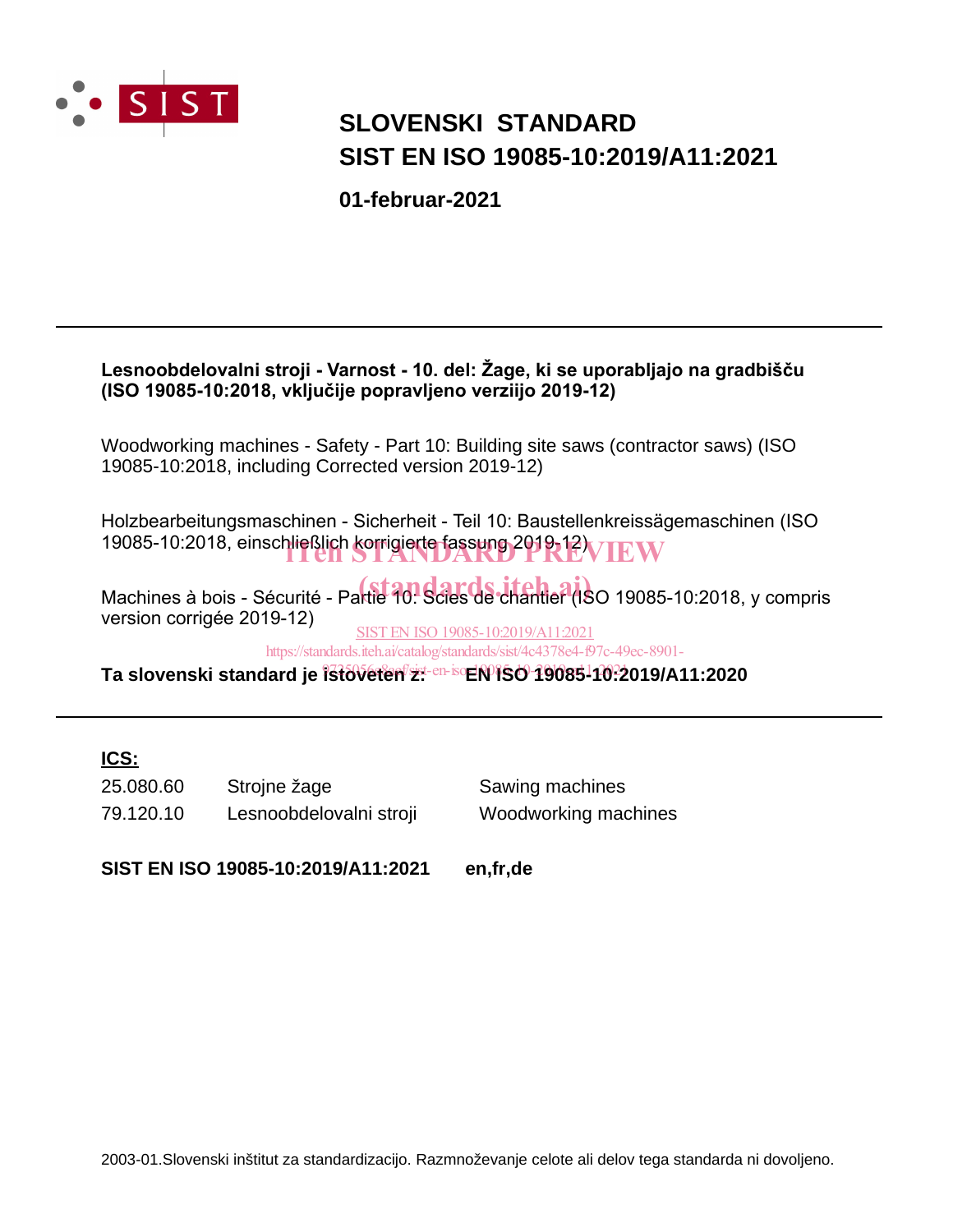**SIST EN ISO 19085-10:2019/A11:2021**

## iTeh STANDARD PREVIEW (standards.iteh.ai)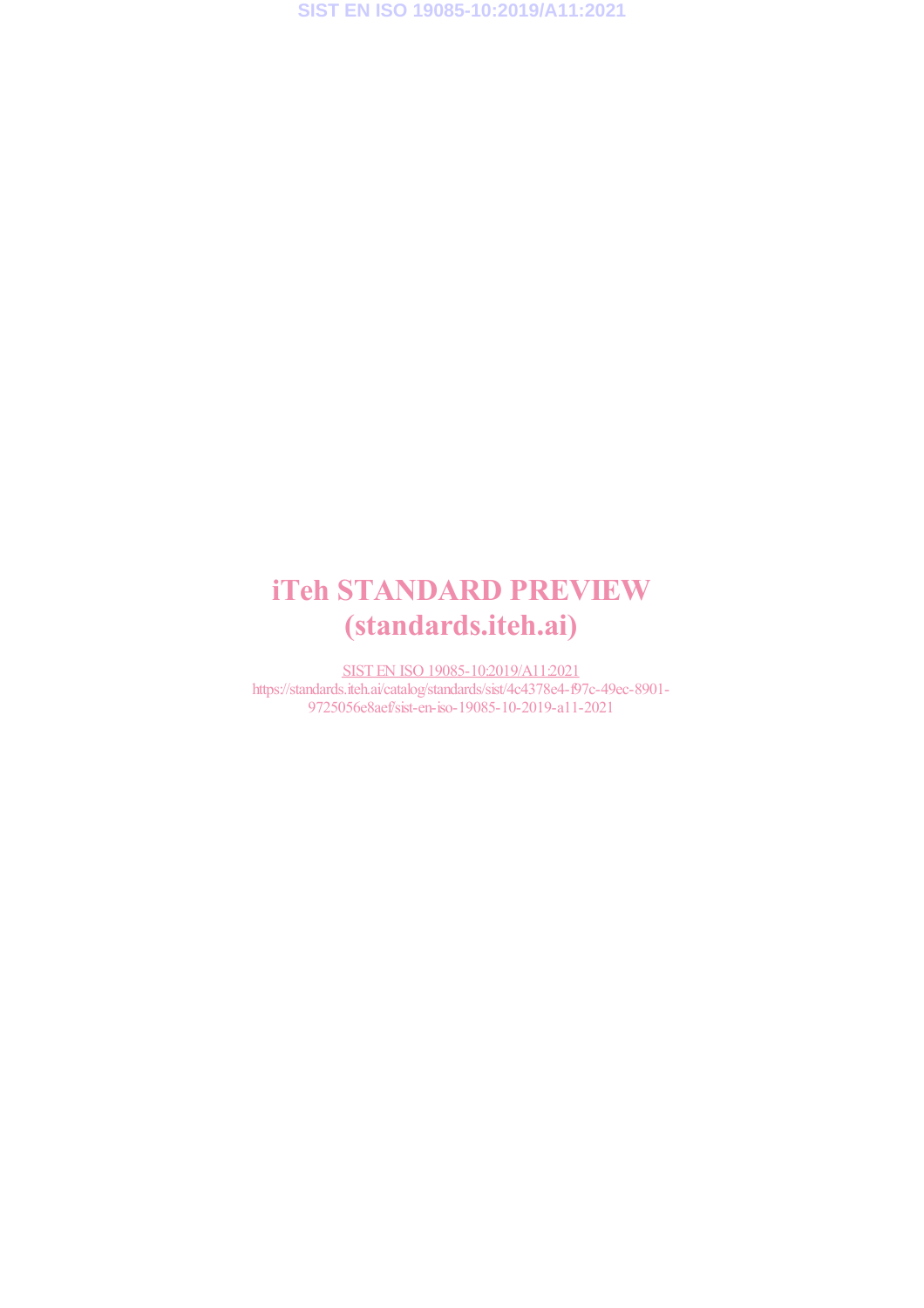# EUROPEAN STANDARD NORME EUROPÉENNE EUROPÄISCHE NORM

# **EN ISO 19085- 10:2019/A11**

September 2020

ICS 13.110; 79.120.10

English Version

### Woodworking machines - Safety - Part 10: Building site saws (contractor saws) (ISO 19085-10:2018, including Corrected version 2019-12)

Machines à bois - Sécurité - Partie 10: Scies de chantier (ISO 19085-10:2018, y compris version corrigée 2019- 12)

 Holzbearbeitungsmaschinen - Sicherheit - Teil 10: Baustellenkreissägemaschinen (ISO 19085-10:2018, einschließlich korrigierte fassung 2019-12)

This amendment A11 modifies the European Standard EN ISO 19085-10:2019; it was approved by CEN on 5 August 2020.

CEN members are bound to comply with the CEN/CENELEC Internal Regulations which stipulate the conditions for inclusion of this amendment into the relevant national standard without any alteration. Up-to-date lists and bibliographical references concerning such national standards may be obtained on application to the CEN-CENELEC Management Centre or to any CEN member. member.

This amendment exists in three official versions (English, French, German). A version in any other language made by translation under the responsibility of a CEN member into its own language and notified to the CEN-CENELEC Management Centre has the same status as the official versions. SIST EN ISO 19085-10:2019/A11:2021

CEN members are the national standards.jtch.ai/catalog/standards/sist/4c4378e4-f07c-49ecC8901ls, Czech Republic, Denmark, Estonia, en members are no members encept in the state of the state of the state of the state of the state of the state of the manner of the state of the state of the state of the state of the state of the state of the state of the Poland, Portugal, Republic of North Macedonia, Romania, Serbia, Slovakia, Slovenia, Spain, Sweden, Switzerland, Turkey and United Kingdom.



EUROPEAN COMMITTEE FOR STANDARDIZATION COMITÉ EUROPÉEN DE NORMALISATION EUROPÄISCHES KOMITEE FÜR NORMUNG

**CEN-CENELEC Management Centre: Rue de la Science 23, B-1040 Brussels** 

© 2020 CEN All rights of exploitation in any form and by any means reserved worldwide for CEN national Members.

Ref. No. EN ISO 19085-10:2019/A11:2020 E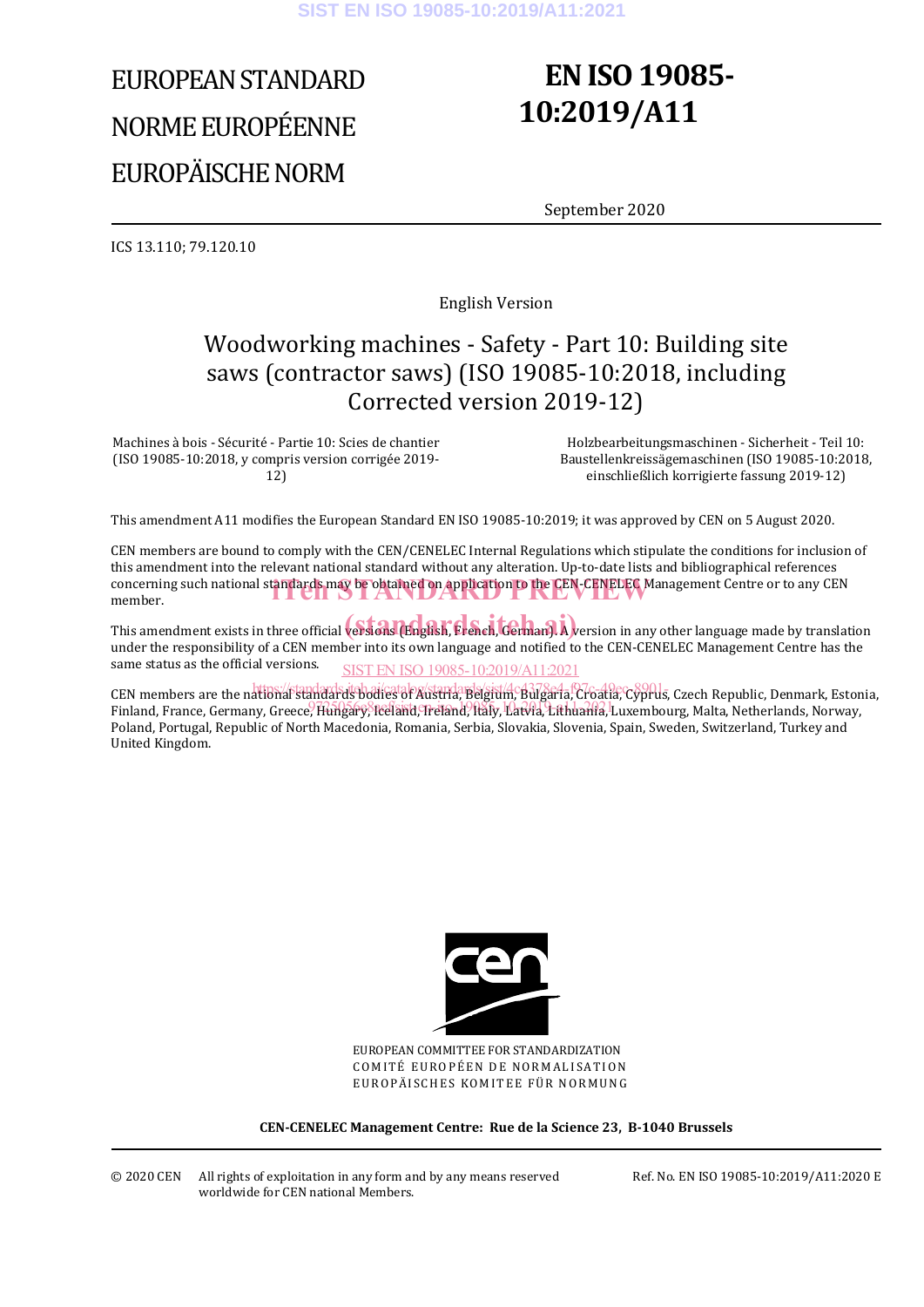#### **SIST EN ISO 19085-10:2019/A11:2021**

#### **EN ISO 19085-10:2019/A11:2020 (E)**

| Page |
|------|
|      |
|      |
|      |

## iTeh STANDARD PREVIEW (standards.iteh.ai)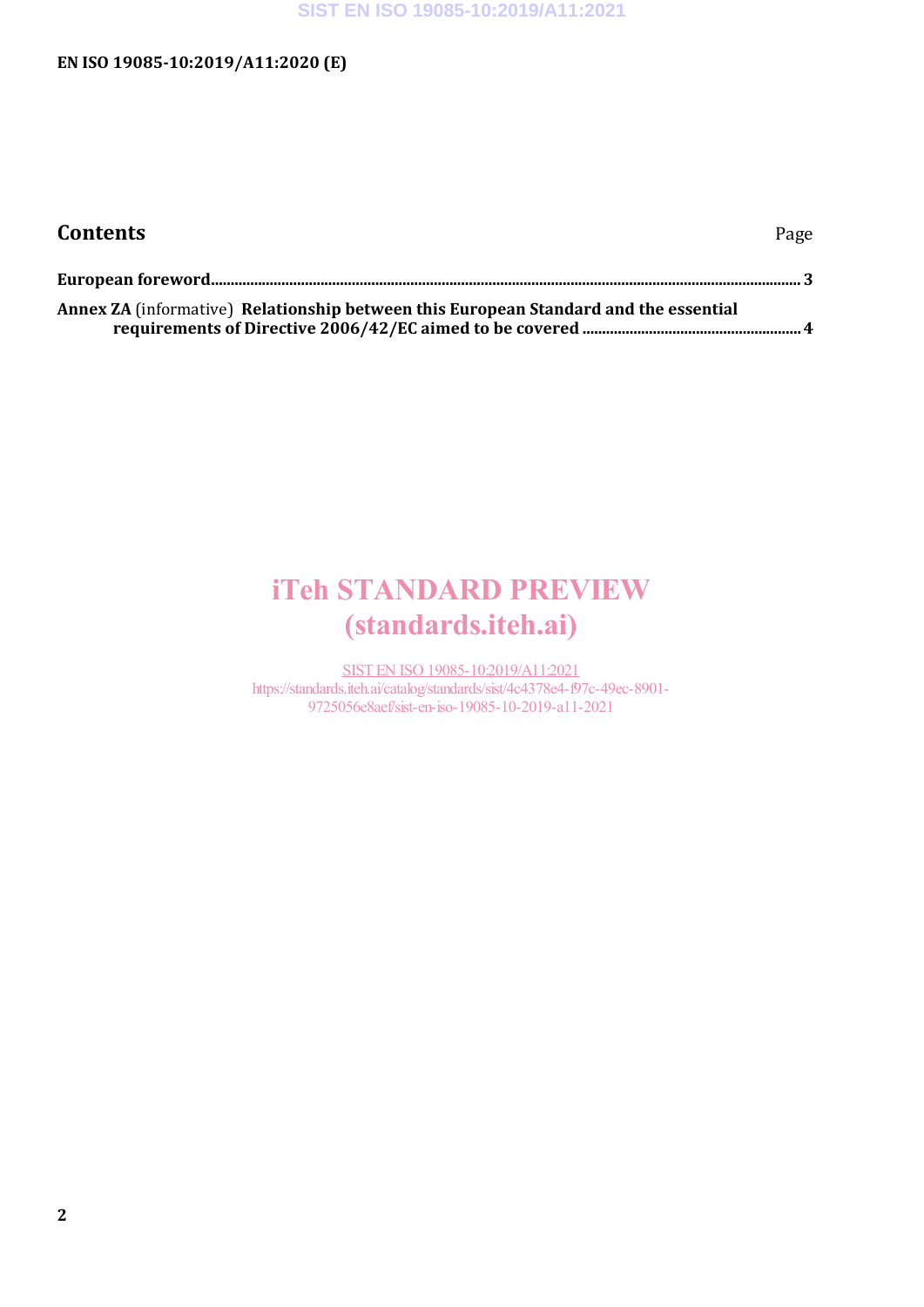#### **European foreword**

This document (EN ISO 19085-10:2019/A11:2020) has been prepared by Technical Committee CEN/TC 142 "Woodworking machines - Safety" the secretariat of which is held by UNI.

This Amendment to the European Standard EN ISO 19085-10:2019 shall be given the status of a national standard, either by publication of an identical text or by endorsement, at the latest by March 2021, and conflicting national standards shall be withdrawn at the latest by March 2021.

Attention is drawn to the possibility that some of the elements of this document may be the subject of patent rights. CEN [and/or CENELEC] shall not be held responsible for identifying any or all such patent rights.

Please see informative Annex ZA, which is an integral part of this document.

According to the CEN-CENELEC Internal Regulations, the national standards organizations of the following countries are bound to implement this European Standard: Austria, Belgium, Bulgaria, Croatia, Cyprus, Czech Republic, Denmark, Estonia, Finland, Former Yugoslav Republic of Macedonia, France, Germany, Greece, Hungary, Iceland, Ireland, Italy, Latvia, Lithuania, Luxembourg, Malta, Netherlands, Norway, Poland, Portugal, Romania, Slovakia, Slovenia, Spain, Sweden, Switzerland, Netherlands, Norway, Poland, Portugal, Romania, Slovakia, Slovenia, Sp<br>Turkey and the United Kingdom.

### (standards.iteh.ai)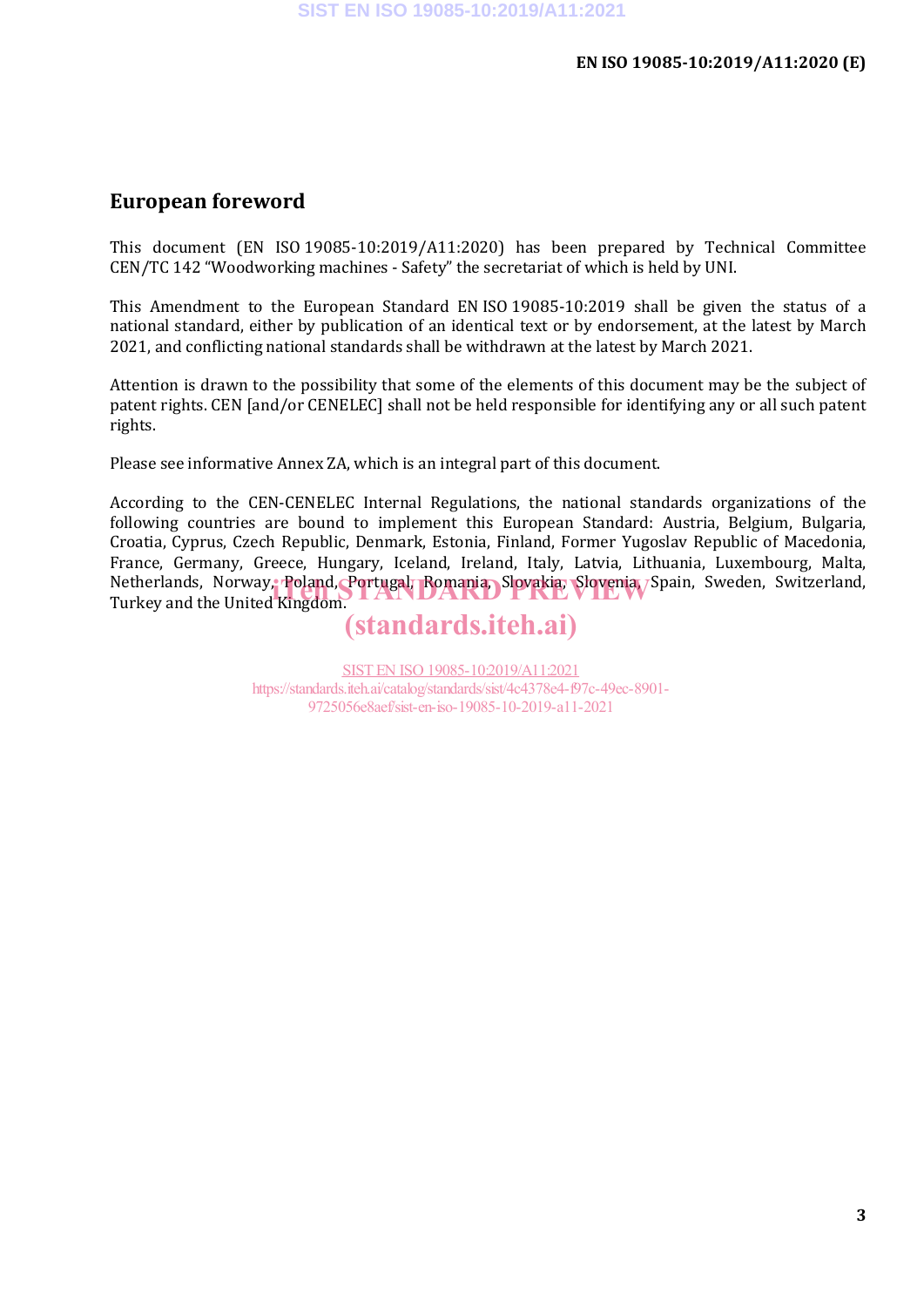## **Annex ZA**

#### (informative)

#### **Relationship between this European Standard and the essential requirements of Directive 2006/42/EC aimed to be covered**

This European Standard has been prepared under a Commission's standardization request "M/396 Mandate to CEN and CENELEC for Standardisation in the field of machinery" to provide one voluntary means of conforming to essential requirements of Directive 2006/42/EC of the European Parliament and of the Council of 17 May 2006 on machinery, and amending Directive 95/16/EC (recast).

Once this standard is cited in the Official Journal of the European Union under that Directive, compliance with the normative clauses of this standard given in Table ZA.1 confers, within the limits of the scope of this standard, a presumption of conformity with the corresponding essential requirements of that Directive, and associated EFTA regulations.

| <b>Requirements</b><br>The relevant Essential<br>$\vert$ ol<br>Directive 2006/42/EC | Clause(s)/sub-clause(s) of<br>this EN       | <b>Remarks/Notes</b> |
|-------------------------------------------------------------------------------------|---------------------------------------------|----------------------|
| sta<br>1.1.2 Principles of safety integration                                       | Saltenaal                                   |                      |
| a) fitted for its function                                                          | <b>SIST EN ISO 19085-10:Clause 52627, 8</b> |                      |
| b) eliminate or reduce the risks, give measures,<br>inform                          | $\frac{1}{2}$                               |                      |
| c) intended use and reasonably foreseeable<br>misuse                                | Clause 5, 6, 7, 8                           |                      |
| d) constraints in use                                                               | 7.5, 8.3                                    |                      |
| e) equipment                                                                        | 6.1                                         |                      |
| 1.1.3 Materials and products                                                        | 6.2                                         |                      |
| 1.1.4 Lighting                                                                      | 8.3                                         |                      |
| 1.1.5 Design of machinery to facilitate its<br>handling                             | 8.3                                         |                      |
| 1.1.6 Ergonomics                                                                    | 7.5                                         |                      |
| 1.1.7 Operating position                                                            | 5.2                                         |                      |
| 1.2.1 Safety and reliability of control systems                                     | 5.1, 5.8, 5.12, 7.11                        |                      |
| 1.2.2 Control devices                                                               | 5.2, 5.3, 5.4                               |                      |
| 1.2.3 Starting                                                                      | 5.3                                         |                      |
| 1.2.4 Stopping                                                                      | 5.4, 5.5, 6.4                               |                      |
| 1.2.4.1 Normal stop                                                                 | 5.4.2                                       |                      |

| Table ZA.1 — Correspondence between this European Standard and Annex I of Directive |
|-------------------------------------------------------------------------------------|
| 2006/42/EC                                                                          |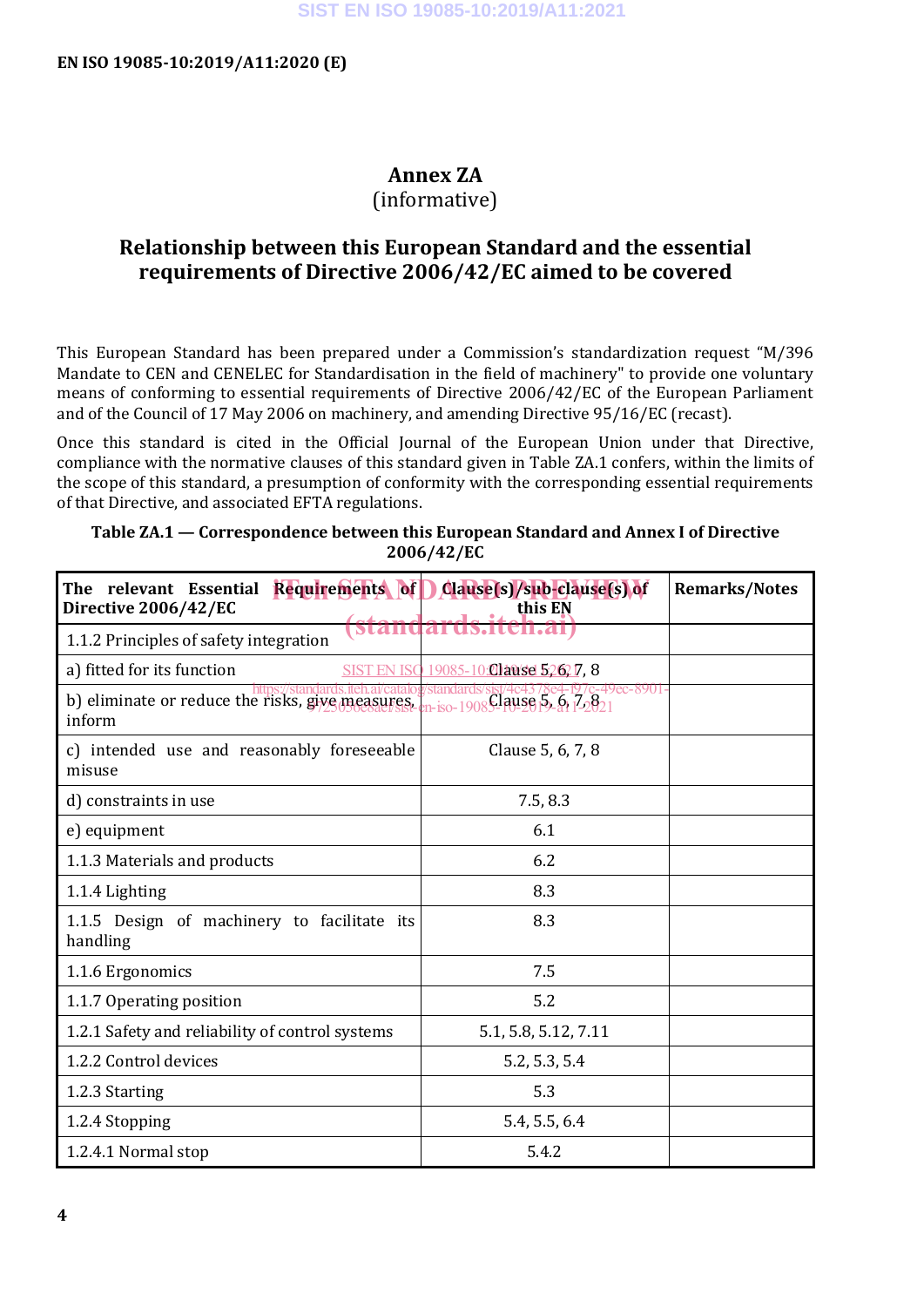#### **EN ISO 19085-10:2019/A11:2020 (E)**

| 1.2.6 Failure of the power supply                                           | 5.8                     |  |
|-----------------------------------------------------------------------------|-------------------------|--|
| 1.2.8 Software                                                              | 5.1                     |  |
| 1.3.1 Risk of loss of stability                                             | 6.1, 8.3                |  |
| 1.3.2 Risk of break-up during operation                                     | 6.2, 8.3                |  |
| 1.3.3 Risks due to falling or ejected objects                               | 6.2, 6.3, 6.5, 6.9, 8.3 |  |
| 1.3.7 Risks related to moving parts                                         | 6.5, 6.6, 8.3           |  |
| 1.3.8 Choice of protection against risks related<br>to moving parts         | 6.6, 8.3                |  |
| 1.3.8.2 Moving parts involved in the process                                | 6.6.2                   |  |
| 1.4.1 General requirements                                                  | 6.9                     |  |
| 1.4.2.1 Fixed guards                                                        | 6.5.1                   |  |
| 1.4.2.3 Adjustable guards restricting access                                | 6.6.2                   |  |
| 1.5.1 Electricity supply                                                    | 7.4, 7.13               |  |
| 1.5.2 Static electricity                                                    | 7.11                    |  |
| 1.5.4 Errors of fittinglTeh ST                                              | 7.12W                   |  |
| 1.5.6 Fire<br>standards.iteh.a                                              | 7.1                     |  |
| 1.5.8 Noise                                                                 | 7.2                     |  |
| 1.5.11 External radiation and arts iteh av catalog standards /sist/4c4378e4 | 7c-49ec-8901-           |  |
| 9725056e8aef/sist-en-iso-19085-10-2019-a11<br>1.5.12 Laser equipment        | $-2020$                 |  |
| 1.5.13 Emission of hazardous materials and<br>substances                    | 7.3                     |  |
| 1.6.1 Machinery maintenance                                                 | 7.14, 8.3               |  |
| 1.6.2 Access to operating position and servicing<br>points                  | 7.14, 8.3               |  |
| 1.6.3 Isolation of energy sources                                           | 7.13, 8.3               |  |
| 1.6.4 Operator intervention                                                 | 7.14, 8.3               |  |
| 1.6.5 Cleaning of internal parts                                            | 7.14, 8.3               |  |
| Information<br>and<br>1.7.1<br>warnings<br>the<br>on<br>machinery           | 7.10, 8.1, 8.2          |  |
| 1.7.2 Warning devices                                                       | 7.10, 8.1               |  |
| 1.7.3 Marking of machinery                                                  | 8.2                     |  |
| 1.7.4 Instructions                                                          | 7.10, 8.3               |  |
| 2.3 Machinery for working wood and analogous<br>materials                   |                         |  |
| a) guiding                                                                  | 6.10, 6.11              |  |